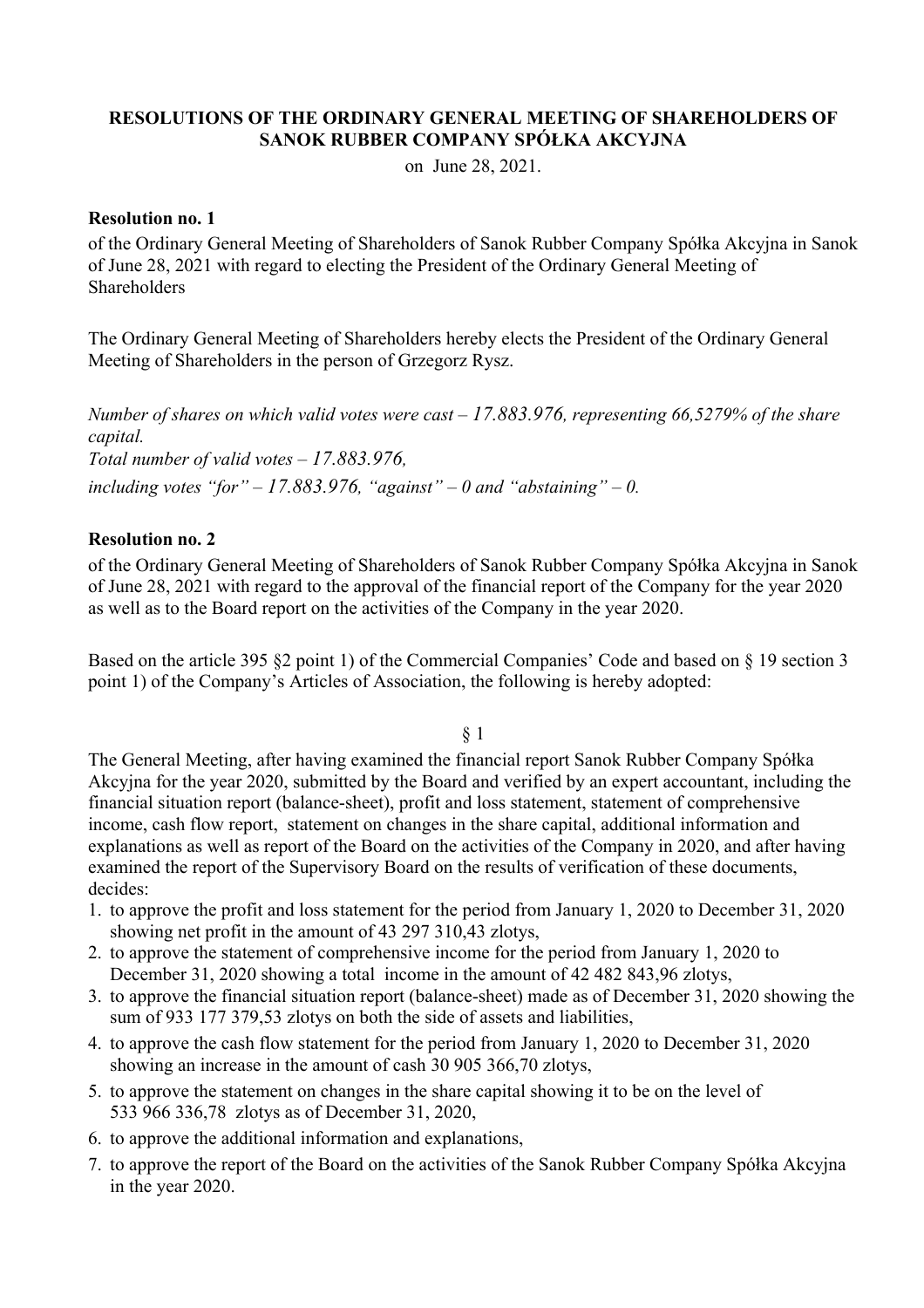The General Meeting obligates the Board of the Company to immediately submit the financial report for the year 2020 together with the report of the Board on the activities of the Company in the year 2020 and accompanied by the expert accountant opinion to the companies' register held at the National Court Register.

§ 3

The resolution shall come into effect on the date of its adoption.

*Number of shares on which valid votes were cast – 17.883.976, representing 66,5279% of the share capital. Total number of valid votes – 17.883.976,*  including votes "for" – 17.883.976, "against" – 0 and "abstaining" – 0.

## **Resolution no. 3**

of the Ordinary General Meeting of Shareholders of Sanok Rubber Company Spółka Akcyjna in Sanok of June 28, 2021 with regard to the approval of the consolidated financial report of the capital group Sanok Rubber Company for the year 2020 and of the report on the activities of the capital group in the year 2020.

Based on the article 63c section 4 of the Act of parliament dated September 29, 1994 with regard to the accountancy (Journal of Laws of 2020, Item 351 as amended), the following is hereby adopted:

§ 1

The General Meeting, after having examined the consolidated financial report of the capital group Sanok Rubber Company, submitted by the Board and verified by an expert accountant, including the financial situation report (balance-sheet), profit and loss statement, consolidated statement of comprehensive income, cash flow report, statement on changes in the share capital, additional information and explanations as well as report of the Board of the dominant entity on the activities of the Capital Group in 2020, the group consisting of Sanok Rubber Company Spółka Akcyjna acting as the dominant entity and the following subsidiaries covered in the consolidated report:

a) STOMET Limited Liability Company seated in Sanok,

- b) STOMIL SANOK DYSTRYBUCJA Limited Liability Company seated in Bogucin near Poznań,
- c) Świerkowy Zdrój Medical SPA Limited Liability Company seated in Rymanów-Zdrój,
- d) Commercial and Service Enterprise STOMIL EAST Limited Liability Company seated in Sanok,
- e) Colmant Cuvelier RPS S.A.S seated in Villers-la-Montagne (France)
- f) Draftex Automotive GmbH seated in Grefrath (Germany)
- g) Qingdao Masters of Rubber and Plastic Co., Ltd seated in Jiaozhou (Chiny)
- h) Sanok (Qingdao) Auto Parts Limited Liability Company seated in Jiaozhou (China)
- i) SMX Rubber Company SA de CV z siedzibą w San Lusi Potosi (Meksyk)
- j) Stomil Sanok Wiatka Joint Stock Company seated in Kirov (Russia),
- k) Stomil Sanok RUS Limited Liability Company seated in Moscow (Russia),
- l) Stomil Sanok Ukraine Limited Liability Company seated in Równe (Ukraine)
- m) Stomil Sanok BR Foreign Private Production Unitary Enterprise seated in Brest (Belarus), decides:
- 1. approve the consolidated profit and loss statement for the period from January 1, 2020 to December 31, 2020 showing net profit in the amount of 36 519 thousand zlotys,
- 2. to approve the consolidated statement of comprehensive income for the period from January 1, 2020 to December 31, 2020 showing a total income in the amount of 27 712 thousand zlotys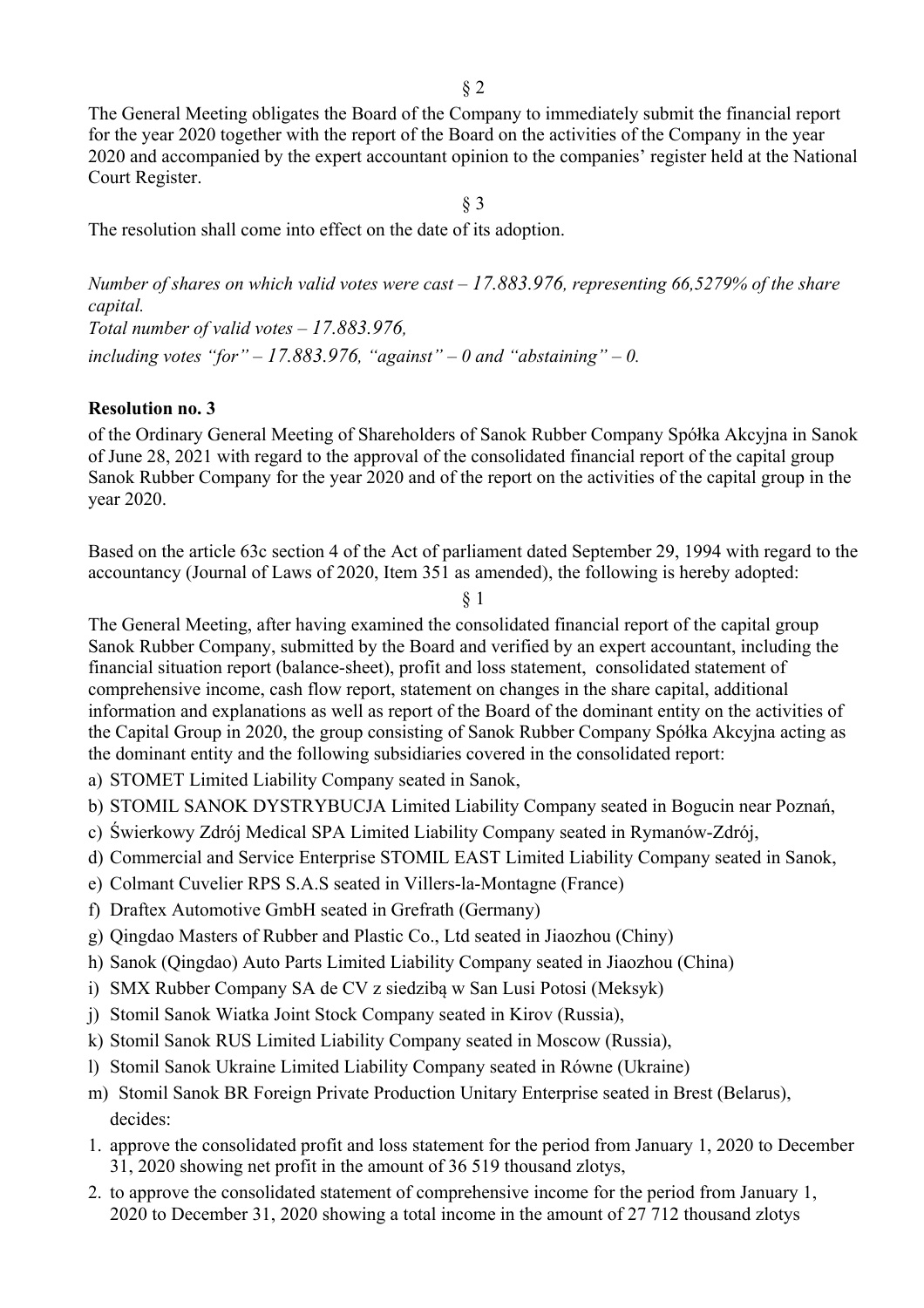- 3. to approve the consolidated financial situation report (balance-sheet) made as of December 31, 2020 showing the sum of 1 004 181 thousand zlotys on both the side of assets and liabilities,
- 4. to approve the consolidated cash flow report for the period from January 1, 2020 to December 31, 2020 showing an increase in the amount of cash 30 280 thousand zlotys
- 5. to approve the consolidated statement of changes in the share capital showing it to be on the level of 498 052 thousand zlotys as of December 31, 2020,
- 6. to approve the additional information and explanations,
- 7. to approve the report of the Board on the activities of the Capital Group in the year 2020.

§ 2

The General Meeting obligates the Board of the Company to immediately submit the consolidated financial report for the year 2020 together with the report on the activities of the Capital Group in the year 2020 and accompanied by the expert accountant opinion to the companies' register held at the National Court Register.

§ 3

The resolution shall come into effect on the date of its adoption.

*Number of shares on which valid votes were cast – 17.883.976, representing 66,5279% of the share capital. Total number of valid votes – 17.883.976,* 

# including votes "for"  $-17.883.976$ , "against"  $-0$  and "abstaining"  $-0$ .

## **Resolution no. 4**

of the Ordinary General Meeting of Shareholders of Sanok Rubber Company Spółka Akcyjna in Sanok of June 28, 2021 with regard to the granting of the vote of acceptance to the President of the Board of the Company on performance of his duties in the year 2020.

Based on the article 395 §2 point 3) of the Commercial Companies' Code as well as §19 section 3 point 1) of the Company's Articles of Association, the following is hereby adopted:

# § 1

The General Meeting grants Mr Piotr Szamburski – the President of the Board of the Company – the vote of acceptance on performance of his duties in the year 2020.

§ 2 The resolution shall come into effect on the date of its adoption.

*Number of shares on which valid votes were cast – 17.826.432, representing 66,3138% of the share capital. Total number of valid votes – 17.826.432,*  including votes "for"  $-17.826.432$ , "against"  $-0$  and "abstaining"  $-0$ .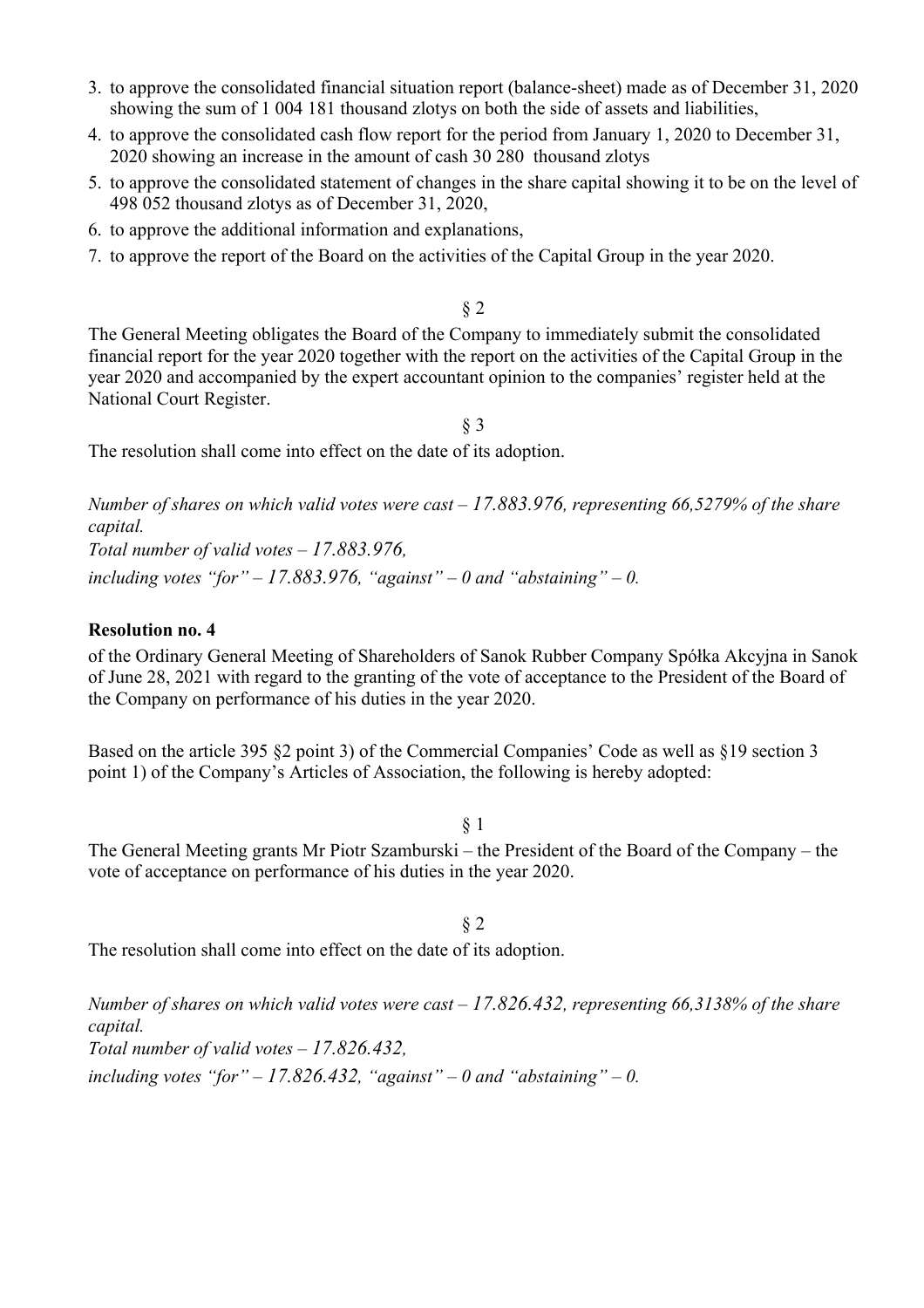#### **Resolution no. 5**

of the Ordinary General Meeting of Shareholders of Sanok Rubber Company Spółka Akcyjna in Sanok of June 28, 2021 with regard to the granting of the vote of acceptance to a Member of the Board of the Company on performance of his or her duties in the year 2020.

Based on the article 395 §2 point 3) of the Commercial Companies' Code as well as §19 section 3 point 1) of the Company's Articles of Association, the following is hereby adopted:

§ 1 The General Meeting grants Mr. Rafał Grzybowski – the Vice President of the Board of the Company – the vote of acceptance on performance of her duties in the year 2020.

§ 2 The resolution shall come into effect on the date of its adoption.

*Number of shares on which valid votes were cast – 17.873.976, representing 66,4907% of the share capital. Total number of valid votes – 17.873.976,*  including votes "for"  $-17.873.976$ , "against"  $-0$  and "abstaining"  $-0$ .

## **Resolution no. 6**

of the Ordinary General Meeting of Shareholders of Sanok Rubber Company Spółka Akcyjna in Sanok of June 28, 2021 with regard to the granting of the vote of acceptance to a Member of the Board of the Company on performance of his or her duties in the year 2020.

Based on the article 395 §2 point 3) of the Commercial Companies' Code as well as §19 section 3 point 1) of the Company's Articles of Association, the following is hereby adopted:

§ 1 The General Meeting grants Mr. Marcin Saramak – the Vice President of the Board of the Company – the vote of acceptance on performance of her duties in the year 2020.

The resolution shall come into effect on the date of its adoption.

*Number of shares on which valid votes were cast – 17.853.776, representing 66,4155% of the share capital. Total number of valid votes – 17.853.776,*  including votes "for"  $-17.853.776$ , "against"  $-0$  and "abstaining"  $-0$ .

§ 2

## **Resolution no. 7**

of the Ordinary General Meeting of Shareholders of Sanok Rubber Company Spółka Akcyjna in Sanok of June 28, 2021 with regard to the granting of the vote of acceptance to a Member of the Board of the Company on performance of his or her duties in the year 2020.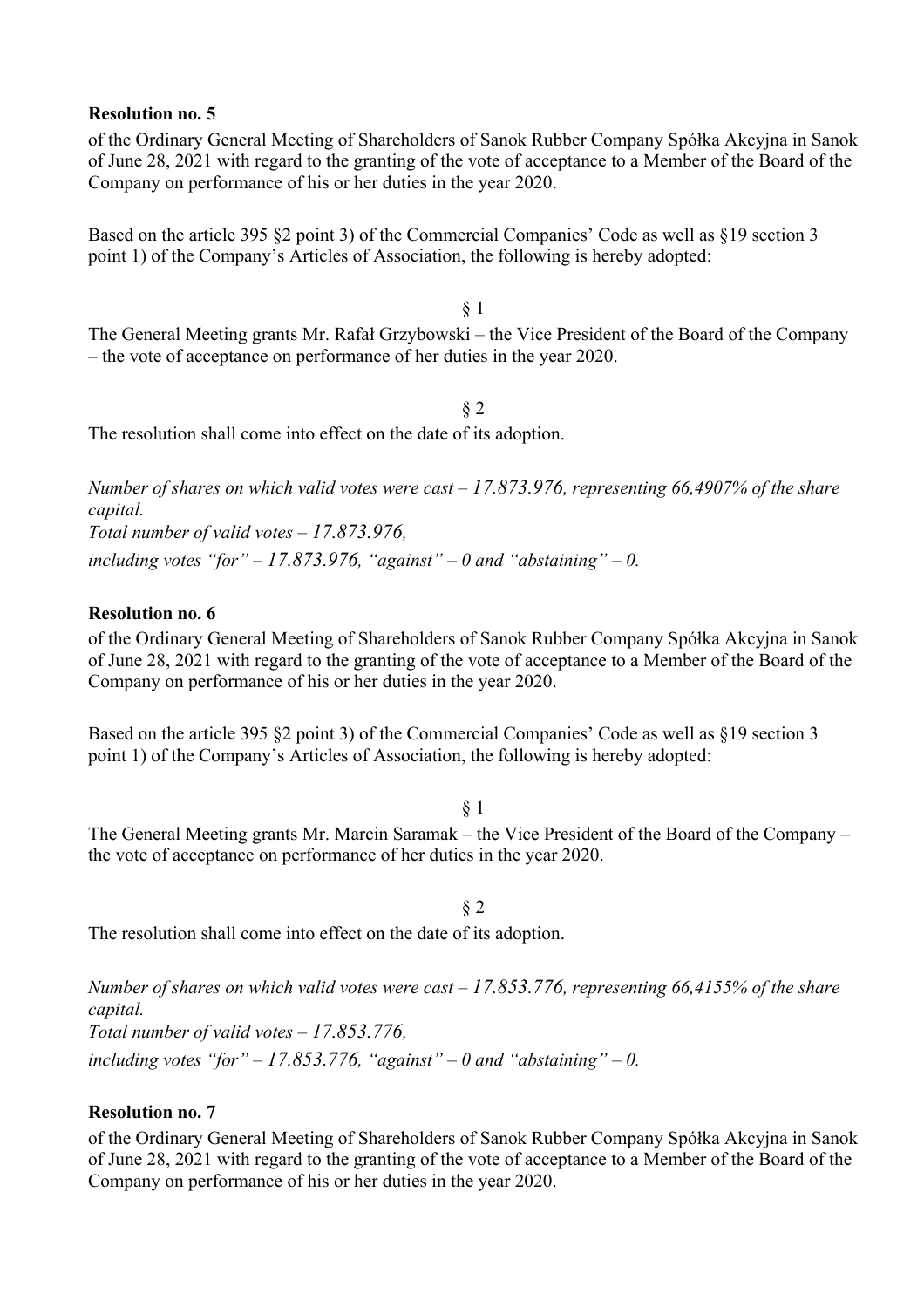Based on the article 395 §2 point 3) of the Commercial Companies' Code as well as §19 section 3 point 1) of the Company's Articles of Association, the following is hereby adopted:

§ 1

§ 2

The General Meeting grants Mr. Piotr Dołęga – the Member of the Board of the Company – the vote of acceptance on performance of his duties in the year 2020.

The resolution shall come into effect on the date of its adoption.

*Number of shares on which valid votes were cast – 17.883.976, representing 66,5279% of the share capital. Total number of valid votes – 17.883.976,*  including votes "for"  $-17.883.976$ , "against"  $-0$  and "abstaining"  $-0$ .

## **Resolution no. 8**

of the Ordinary General Meeting of Shareholders of Sanok Rubber Company Spółka Akcyjna in Sanok of June 28, 2021 with regard to the granting of the vote of acceptance to a Member of the Board of the Company on performance of his or her duties in the year 2020.

Based on the article 395 §2 point 3) of the Commercial Companies' Code as well as §19 section 3 point 1) of the Company's Articles of Association, the following is hereby adopted:

#### § 1

The General Meeting grants Mr. Martijn Merkx – the Member of the Board of the Company from June 30, 2020 – the vote of acceptance on performance of his duties in the year 2020.

§ 2

The resolution shall come into effect on the date of its adoption.

*Number of shares on which valid votes were cast – 17.883.976, representing 66,5279% of the share capital. Total number of valid votes – 17.883.976,*  including votes "for"  $-17.883.976$ , "against"  $-0$  and "abstaining"  $-0$ .

## **Resolution no. 9**

of the Ordinary General Meeting of Shareholders of Sanok Rubber Company Spółka Akcyjna in Sanok of June 28, 2021 with regard to the granting of the vote of acceptance to the President of the Supervisory Board of the Company on performance of his duties in the year 2020.

Based on the article 395 §2 point 3) of the Commercial Companies' Code as well as §19 section 3 point 1) of the Company's Articles of Association, the following is hereby adopted:

§ 1

The General Meeting grants Mr. Marek Łęcki – the President of the Supervisory Board – the vote of acceptance on performance of his duties in the year 2020.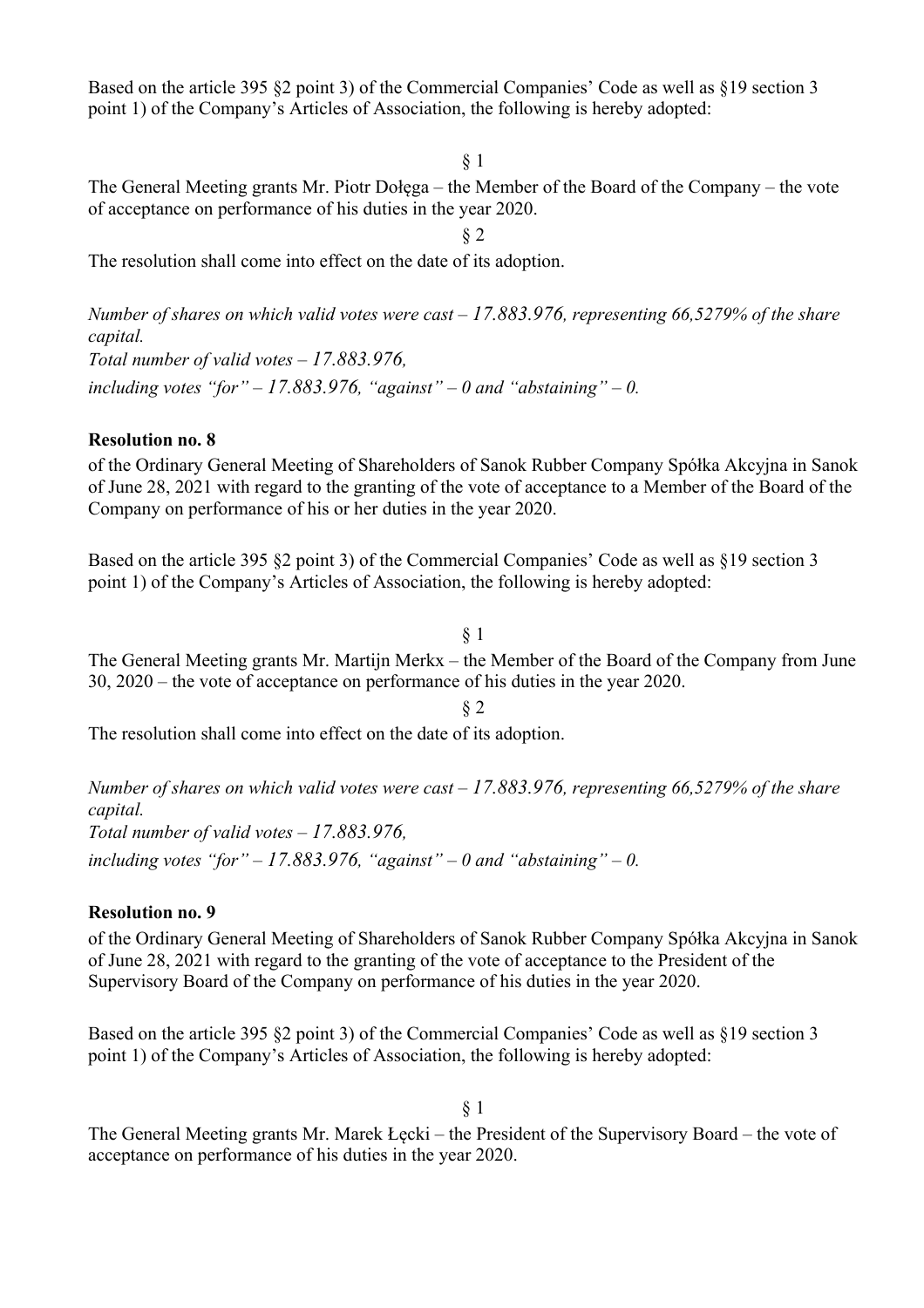§ 2

The resolution shall come into effect on the date of its adoption.

*Number of shares on which valid votes were cast – 14.916.076, representing 55,4874% of the share capital. Total number of valid votes – 14.916.076,*  including votes "for"  $-14.916.076$ , "against"  $-0$  and "abstaining"  $-0$ .

#### **Resolution no. 10**

of the Ordinary General Meeting of Shareholders of Sanok Rubber Company Spółka Akcyjna in Sanok, dated June 28, 2021 with regard to the granting of the vote of acceptance to the Vice President of the Supervisory Board of the Company on performance of his duties in the year 2020.

Based on the article 395 §2 point 3) of the Commercial Companies' Code as well as §19 section 3 point 1) of the Company's Articles of Association, the following is hereby adopted:

§ 1

The General Meeting grants Mr. Jacek Podgórski – the Vice President of the Supervisory Board of the Company – the vote of acceptance on performance of his duties in the year 2020.

§ 2 The resolution shall come into effect on the date of its adoption.

*Number of shares on which valid votes were cast – 17.883.976, representing 66,5279% of the share capital. Total number of valid votes – 17.883.976,*  including votes "for"  $-17.883.976$ , "against"  $-0$  and "abstaining"  $-0$ .

## **Resolution no. 11**

of the Ordinary General Meeting of Shareholders of Sanok Rubber Company Spółka Akcyjna in Sanok, dated June 28, 2021 with regard to the granting of the vote of acceptance to a Member of the Supervisory Board of the Company on performance of his or her duties in the year 2020.

Based on the article 395 §2 point 3) of the Commercial Companies' Code as well as §19 section 3 point 1) of the Company's Articles of Association, the following is hereby adopted:

## § 1

The General Meeting grants Mrs. Zofia Dzik – the Member of the Supervisory Board of the Company – the vote of acceptance on performance of her duties in the year 2020.

§ 2

The resolution shall come into effect on the date of its adoption.

*Number of shares on which valid votes were cast – 17.883.976, representing 66,5279% of the share capital. Total number of valid votes – 17.883.976, including votes "for" – 17.883.976, "against" – 0 and "abstaining" – 0.*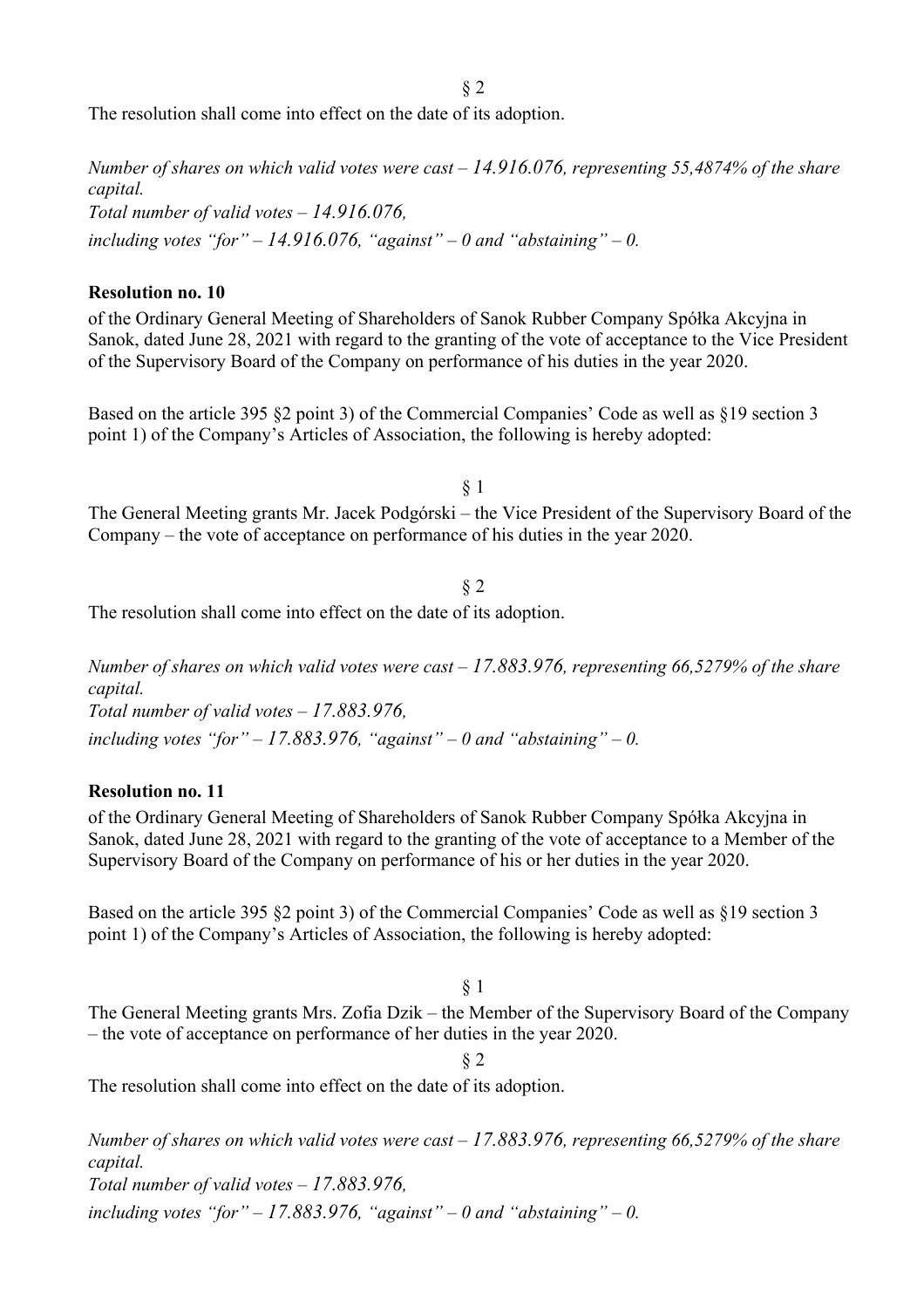#### **Resolution no. 12**

of the Ordinary General Meeting of Shareholders of Sanok Rubber Company Spółka Akcyjna in Sanok, dated June 28, 2021 with regard to the granting of the vote of acceptance to a Member of the Supervisory Board of the Company on performance of his or her duties in the year 2020.

Based on the article 395 §2 point 3) of the Commercial Companies' Code as well as §19 section 3 point 1) of the Company's Articles of Association, the following is hereby adopted:

§ 1 The General Meeting grants Mrs. Marta Rudnicka – the Member of the Supervisory Board of the Company – the vote of acceptance on performance of his duties in the year 2020.

§ 2

The resolution shall come into effect on the date of its adoption.

*Number of shares on which valid votes were cast – 16.576.156, representing 61,6628% of the share capital. Total number of valid votes – 16.576.156,*  including votes "for"  $-16.576.156$ , "against"  $-0$  and "abstaining"  $-0$ .

## **Resolution no. 13**

of the Ordinary General Meeting of Shareholders of Sanok Rubber Company Spółka Akcyjna in Sanok, dated June 28, 2021 with regard to the granting of the vote of acceptance to a Member of the Supervisory Board of the Company on performance of his or her duties in the year 2020.

Based on the article 395 §2 point 3) of the Commercial Companies' Code as well as §19 section 3 point 1) of the Company's Articles of Association, the following is hereby adopted:

§ 1

The General Meeting grants Mr. Grzegorz Stulgis – the Member of the Supervisory Board of the Company – the vote of acceptance on performance of her duties in the year 2020.

§ 2

The resolution shall come into effect on the date of its adoption.

*Number of shares on which valid votes were cast – 17.883.976, representing 66,5279% of the share capital.* 

*Total number of valid votes – 17.883.976,* 

including votes "for"  $-17.883.976$ , "against"  $-0$  and "abstaining"  $-0$ .

## **Resolution no. 14**

of the Ordinary General Meeting of Shareholders of Sanok Rubber Company Spółka Akcyjna in Sanok, dated June 28, 2021 with regard to the granting of the vote of acceptance to a Member of the Supervisory Board of the Company on performance of his or her duties in the year 2020.

Based on the article 395 §2 point 3) of the Commercial Companies' Code as well as §19 section 3 point 1) of the Company's Articles of Association, the following is hereby adopted: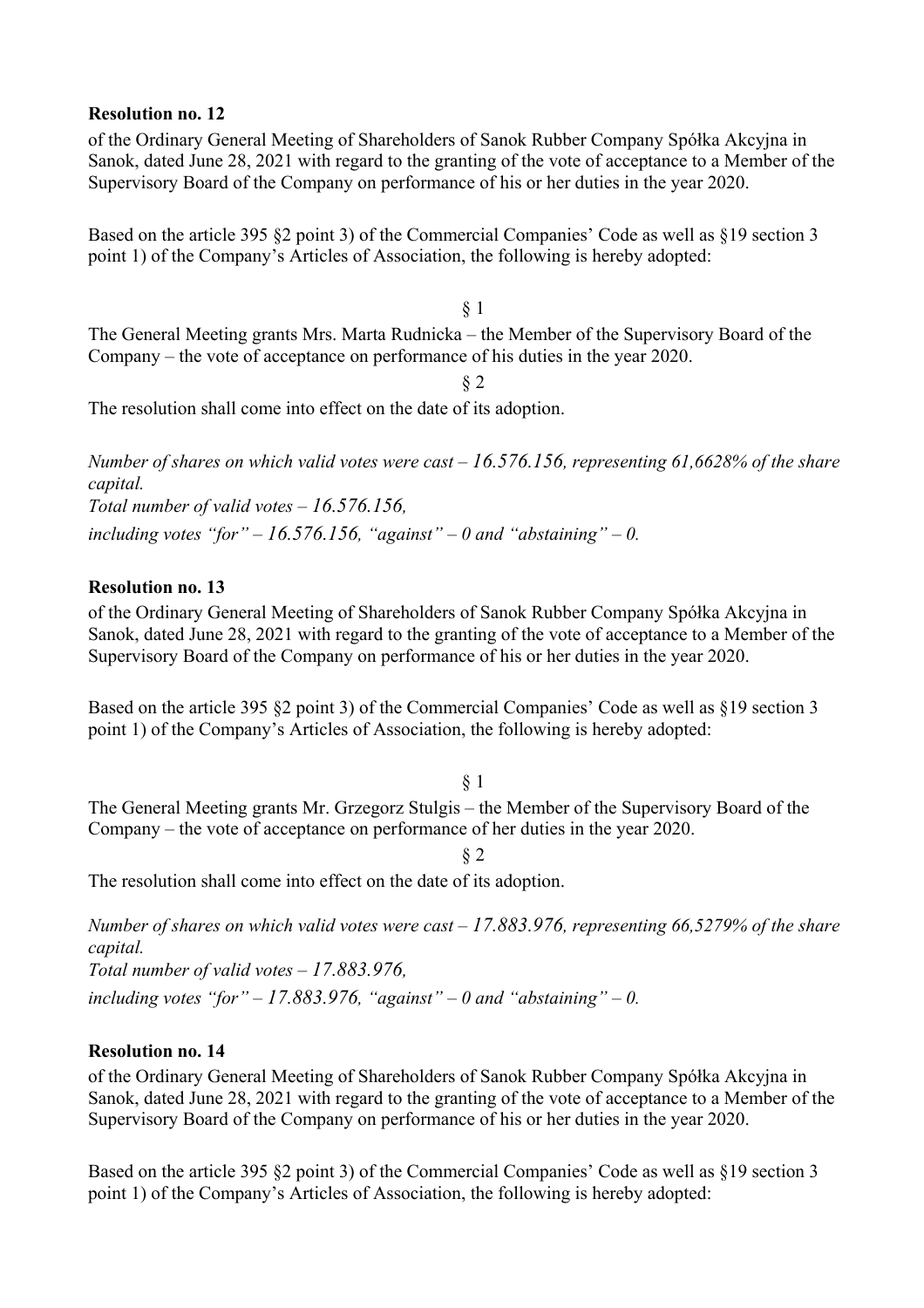The General Meeting grants Mr. Jan Woźniak – the Member of the Supervisory Board of the Company – the vote of acceptance on performance of his duties in the year 2020.

§ 2

The resolution shall come into effect on the date of its adoption.

*Number of shares on which valid votes were cast – 17.883.976, representing 66,5279% of the share capital. Total number of valid votes – 17.883.976,*  including votes "for"  $-17.883.976$ , "against"  $-0$  and "abstaining"  $-0$ .

## **Resolution no. 15**

of the Ordinary General Meeting of Shareholders of Sanok Rubber Company Spółka Akcyjna in Sanok, dated June 28, 2021 with regard to the granting of the vote of acceptance to a Member of the Supervisory Board of the Company on performance of his or her duties in the year 2020.

Based on the article 395 §2 point 3) of the Commercial Companies' Code as well as §19 section 3 point 1) of the Company's Articles of Association, the following is hereby adopted:

#### § 1

The General Meeting grants Mrs. Grażyna Sudzińska-Amroziewicz – the Member of the Supervisory Board of the Company – the vote of acceptance on performance of his duties in the year 2020.

§ 2

The resolution shall come into effect on the date of its adoption.

*Number of shares on which valid votes were cast – 17.883.976, representing 66,5279% of the share capital. Total number of valid votes – 17.883.976,*  including votes "for"  $-17.883.976$ , "against"  $-0$  and "abstaining"  $-0$ .

## **Resolution no. 16**

of the Ordinary General Meeting of Shareholders of Sanok Rubber Company Spółka Akcyjna in Sanok, dated June 28, 2021 with regard to the split of the clear profit shown in the financial report Sanok Rubber Company Spółka Akcyjna for the year 2020

Based on the article 395 §2 point 2) of the Commercial Companies' Code as well as §19 section 3 point 2) of the Company's Articles of Association, the following is hereby adopted:

## § 1

The General Meeting, after having examined the motion of the Board with regard to the split of the clear profit shown in the financial report of Sanok Rubber Company Spółka Akcyjna for the year 2020 and after having examined the report of the Supervisory Board on the results of verification of this motion, decides to split the clear profit for the year 2020 in the amount 43 297 310,43 zlotys in the following:

- 1. the amount of 26 881 922,00 zlotys is to be assigned for distribution among shareholders in the form of dividend, however:
	- a) the amount of dividend per single share: 1,00 zlotys,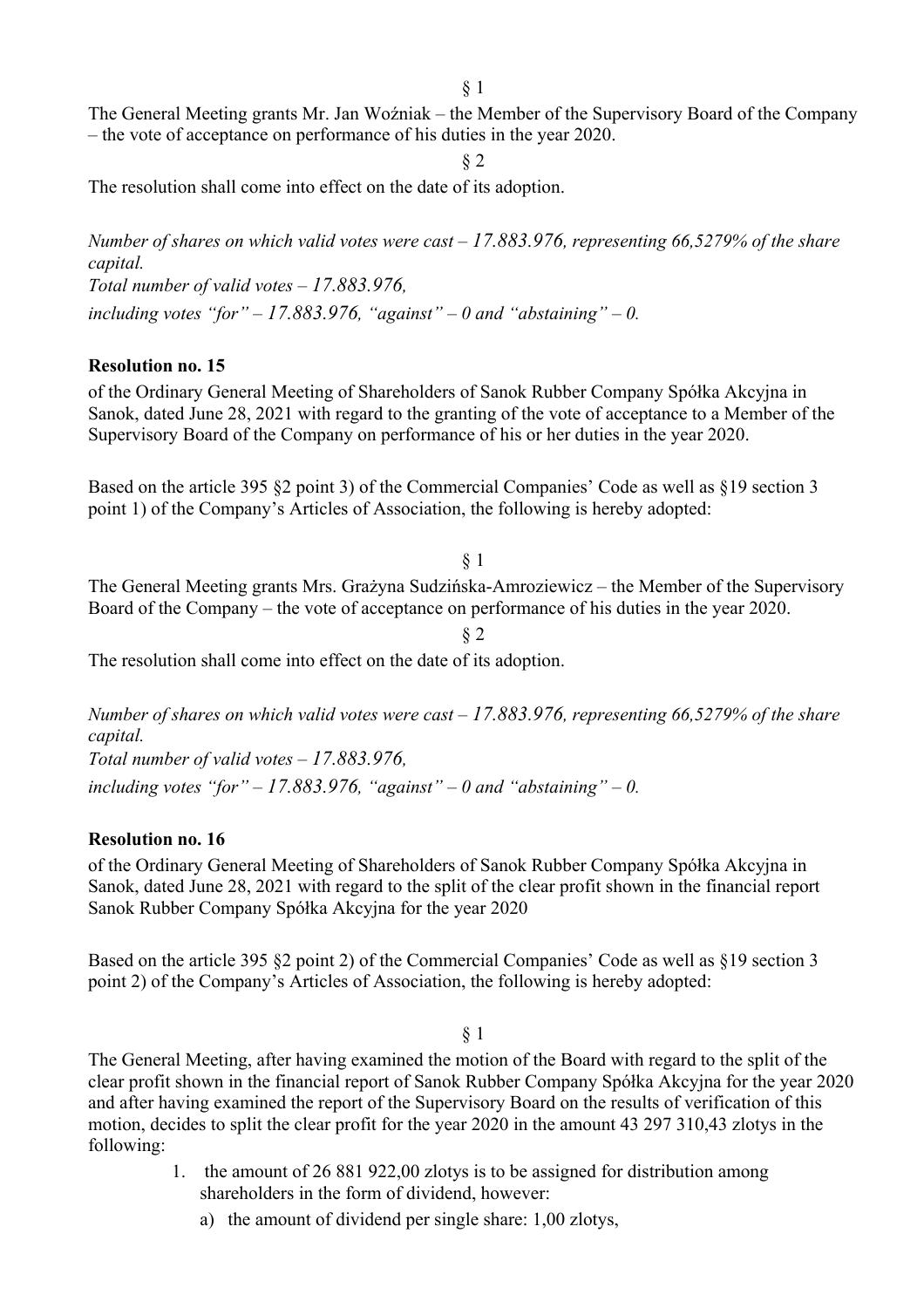- b) the date of dividend: July 6, 2021
- c) the date of payment of dividend: July 20, 2021
- 2. the amount of 268 819,22 zlotys is to be assigned to the Company Social Benefits Fund
- 3. the amount of 16 146 569,21 zlotys is to be assigned for supplementary capital of the Company.

*Number of shares on which valid votes were cast – 17.883.976, representing 66,5279% of the share capital.* 

*Total number of valid votes – 17.883.976,*  including votes "for"  $-17.883.976$ , "against"  $-0$  and "abstaining"  $-0$ .

## **Resolution no. 17**

of the Ordinary General Meeting of Shareholders of Sanok Rubber Company Spółka Akcyjna in Sanok as of 28<sup>th</sup> June 2021 on expressing an opinion on the Report on the remuneration of the Members of the Management Board and the Supervisory Board of Sanok Rubber Company S.A. for the period  $2019 - 2020$ .

Pursuant to Art. 395  $\S 2^1$  of the Commercial Companies Code and Art. 90g (6) of the Act of 29<sup>th</sup> July 2005 on Public Offering, Conditions Governing the Introduction of Financial Instruments to Organised Trading, and Public Companies (Journal of Laws of 2020, item 2080 as amended), it is resolved as follows:

§ 1

The Ordinary General Meeting of Shareholders, taking the auditor's opinion of PKF Consult Sp. z o.o. Sp.k. into consideration, expresses a positive opinion on the Report on the remuneration of the Members of the Management Board and Supervisory Board of Sanok Rubber Company Spółka Akcyjna for the period 2019 - 2020.

§ 2

The Resolution shall enter into force on the date of its adoption.

*Number of shares on which valid votes were cast – 17.883.976, representing 66,5279% of the share capital.* 

*Total number of valid votes – 17.883.976,* 

*including votes "for" – 15.166.373, "against" – 14.603 and "abstaining" – 2.703.000.*

#### **Resolution no. 18**

of the Ordinary General Meeting of Shareholders of Sanok Rubber Company Spółka Akcyjna in Sanok, dated June 28, 2021 with regard to appointment of the President of the Supervisory Board

Based on §20 section 2 and section 5 of the Company's Articles of Association, the following is hereby adopted:

§1

As of 28 June 2021 the Ordinary General Meeting appoints Jan Woźniak as President of the Supervisory Board.

§2

Appointment of Members of Supervisory Board takes place for a period of common three-year tenure.

§3

The resolution shall come into effect on the date of its adoption.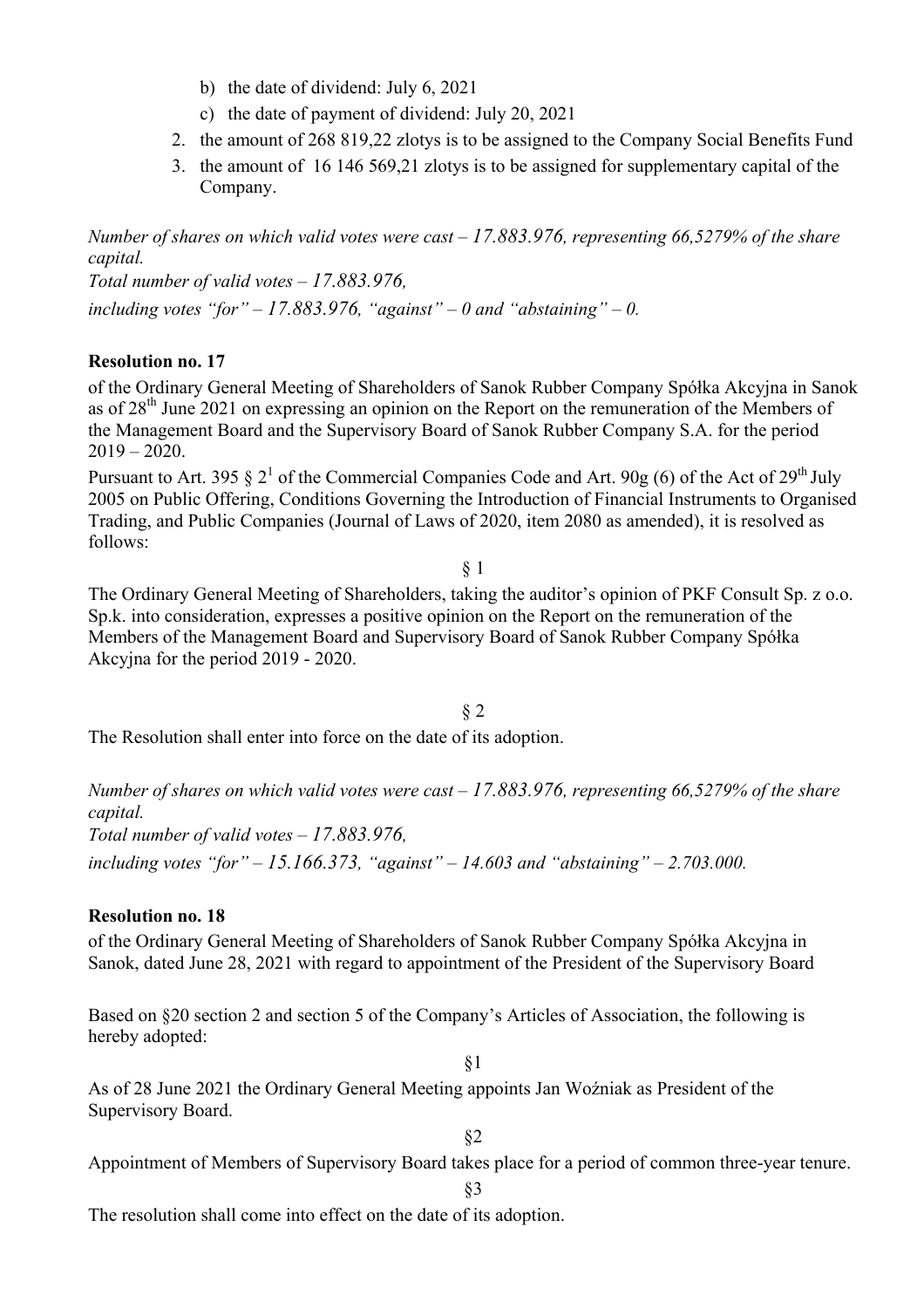*Number of shares on which valid votes were cast – 17.883.976, representing 66,5279% of the share capital. Total number of valid votes – 17.883.976, including votes "for" – 9.631.631, "against" – 6.912.323 and "abstaining" – 1.340.022.* **Resolution no. 19**  of the Ordinary General Meeting of Shareholders of Sanok Rubber Company Spółka Akcyjna in Sanok, dated June 28, 2021 with regard to appointment of the Vice President of the Supervisory Board Based on §20 section 2 and section 5 of the Company's Articles of Association, the following is hereby adopted: §1 As of 28 June 2021 the Ordinary General Meeting appoints Marek Łęcki as Vice President of the Supervisory Board. §2 Appointment of Members of Supervisory Board takes place for a period of common three-year tenure. §3 The resolution shall come into effect on the date of its adoption. *Number of shares on which valid votes were cast – 17.883.976, representing 66,5279% of the share* 

*capital. Total number of valid votes – 17.883.976, including votes "for" – 17.869.373, "against" – 14.603 and "abstaining" – 0.*

## **Resolution no. 20**

of the Ordinary General Meeting of Shareholders of Sanok Rubber Company Spółka Akcyjna in Sanok, dated June 28, 2021 with regard to appointment of the Member of the Supervisory Board

Based on §20 section 2 and section 5 of the Company's Articles of Association, the following is hereby adopted:

As of 28 June 2021 the Ordinary General Meeting appoints Elżbieta Häuser- Schöneich as Member of the Supervisory Board.

§1

- §2 Appointment of Members of Supervisory Board takes place for a period of common three-year tenure.
	- §3

The resolution shall come into effect on the date of its adoption.

*Number of shares on which valid votes were cast – 17.883.976, representing 66,5279% of the share capital. Total number of valid votes – 17.883.976,* 

*including votes "for" – 12.280.657, "against" – 5.603.319 and "abstaining" – 0.*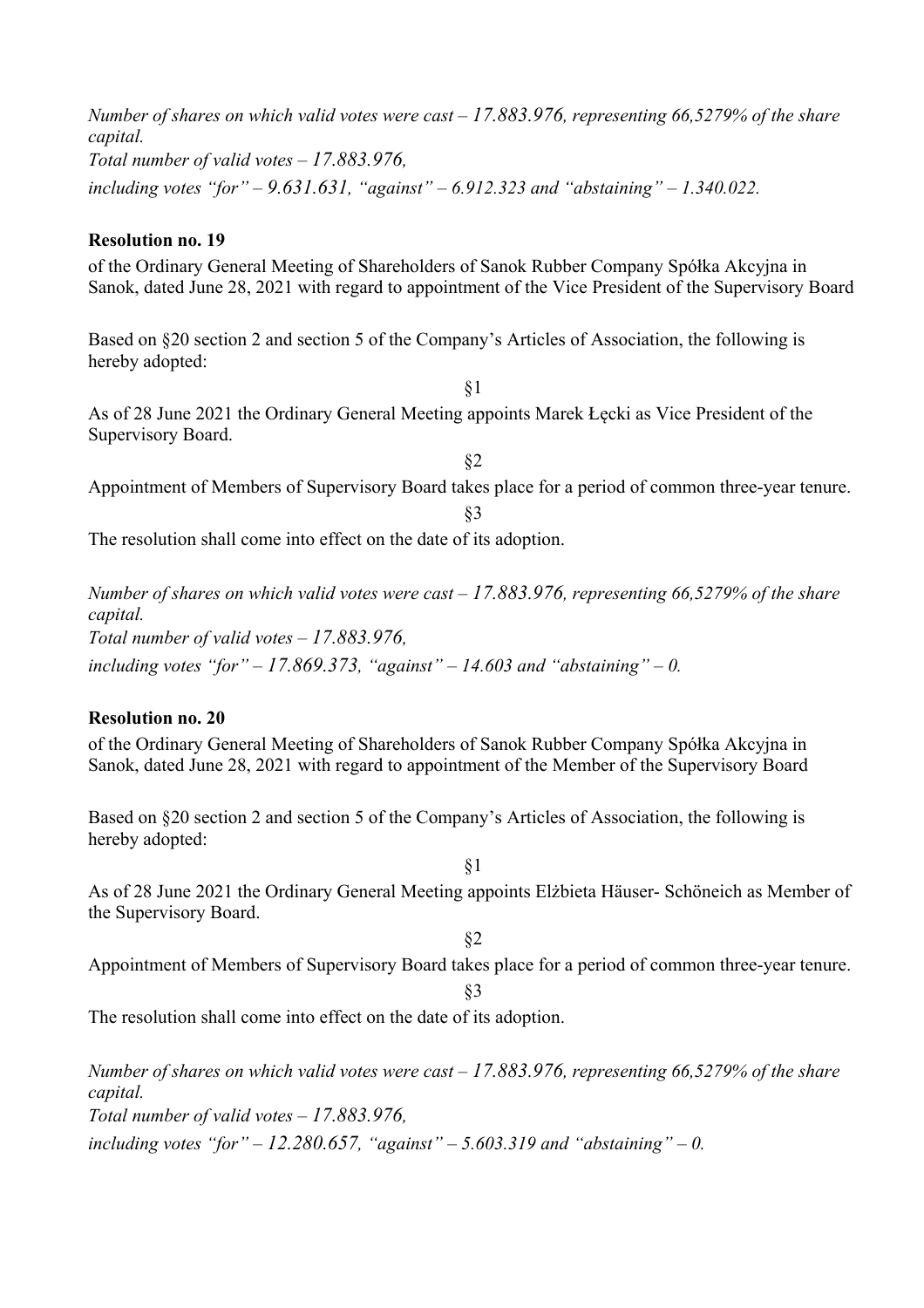#### **Resolution no. 21**

of the Ordinary General Meeting of Shareholders of Sanok Rubber Company Spółka Akcyjna in Sanok, dated June 28, 2021 with regard to appointment of the Member of the Supervisory Board

Based on §20 section 2 and section 5 of the Company's Articles of Association, the following is hereby adopted:

As of 28 June 2021 the Ordinary General Meeting appoints Radosław Leszek Kwaśnicki as Member of the Supervisory Board.

§1

§2 Appointment of Members of Supervisory Board takes place for a period of common three-year tenure.

§3

The resolution shall come into effect on the date of its adoption.

*Number of shares on which valid votes were cast – 17.883.976, representing 66,5279% of the share capital. Total number of valid votes – 17.883.976, including votes "for" – 17.869.373, "against" – 14.603 and "abstaining" – 0.*

## **Resolution no. 22**

of the Ordinary General Meeting of Shareholders of Sanok Rubber Company Spółka Akcyjna in Sanok, dated June 28, 2021 with regard to appointment of the Member of the Supervisory Board

Based on §20 section 2 and section 5 of the Company's Articles of Association, the following is hereby adopted:

As of 28 June 2021 the Ordinary General Meeting appoints Anna Plakwicz as Member of the Supervisory Board.

§2

§1

Appointment of Members of Supervisory Board takes place for a period of common three-year tenure.

§3

The resolution shall come into effect on the date of its adoption.

*Number of shares on which valid votes were cast – 17.883.976, representing 66,5279% of the share capital. Total number of valid votes – 17.883.976, including votes "for" – 9.632.815, "against" – 6.911.139 and "abstaining" – 1.340.022.*

## **Resolution no. 23**

of the Ordinary General Meeting of Shareholders of Sanok Rubber Company Spółka Akcyjna in Sanok, dated June 28, 2021 with regard to appointment of the Member of the Supervisory Board

Based on §20 section 2 and section 5 of the Company's Articles of Association, the following is hereby adopted: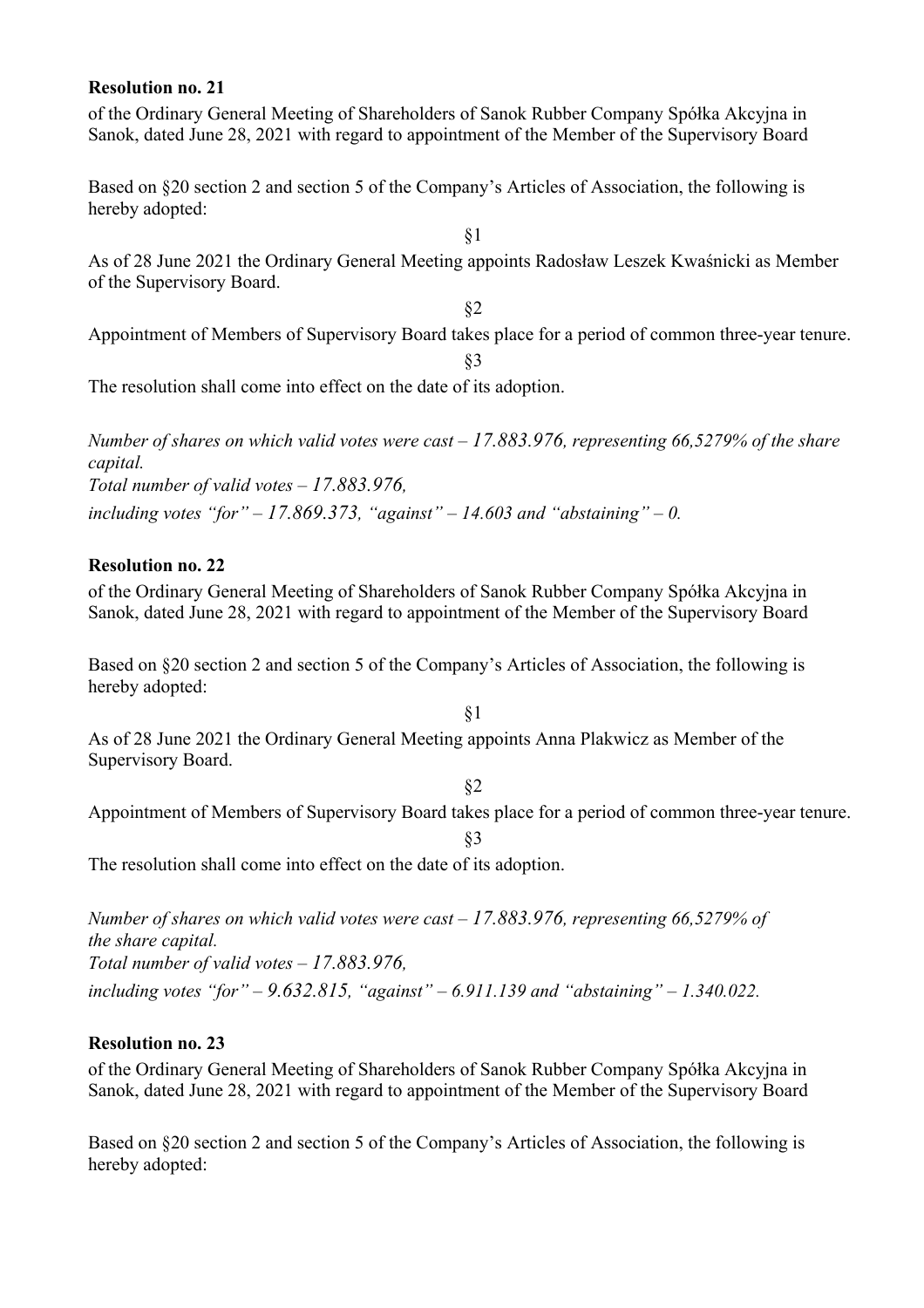As of 28 June 2021 the Ordinary General Meeting appoints Marta Rudnicka as Member of the Supervisory Board.

§2

Appointment of Members of Supervisory Board takes place for a period of common three-year tenure. §3

The resolution shall come into effect on the date of its adoption.

*Number of shares on which valid votes were cast – 17.883.976, representing 66,5279% of the share capital. Total number of valid votes – 17.883.976, including votes "for" – 17.869.373, "against" – 14.603 and "abstaining" – 0.*

## **Resolution no. 24**

of the Ordinary General Meeting of Shareholders of Sanok Rubber Company Spółka Akcyjna in Sanok, dated June 28, 2021 with regard to appointment of the Member of the Supervisory Board

Based on §20 section 2 and section 5 of the Company's Articles of Association, the following is hereby adopted:

§1

As of 28 June 2021 the Ordinary General Meeting appoints Grażyna Sudzińska-Amroziewicz as Member of the Supervisory Board.

§2 Appointment of Members of Supervisory Board takes place for a period of common three-year tenure.

§3

The resolution shall come into effect on the date of its adoption.

*Number of shares on which valid votes were cast – 17.883.976, representing 66,5279% of the share capital.* 

*Total number of valid votes – 17.883.976,* 

*including votes "for" – 17.842.973, "against" – 41.003 and "abstaining" – 0.*

# **Resolution no. 25**

of the Ordinary General Meeting of Shareholders of Sanok Rubber Company Spółka Akcyjna in Sanok as of  $28<sup>th</sup>$  June 2021 on determining the remuneration due to the Members of the Supervisory Board.

Pursuant to §19(3)(11) of the Company's Articles of Association and point VI of the *Remuneration Policy for the Members of the Management Board and Supervisory Board of Sanok Rubber Company Spółka Akcyjna*, it is resolved as follows:

§ 1

- 1. The monthly remuneration due to the Members of the Supervisory Board is determined as follows:
	- a) Chairman of the Supervisory Board 150% of the remuneration of the Member of the Supervisory Board,